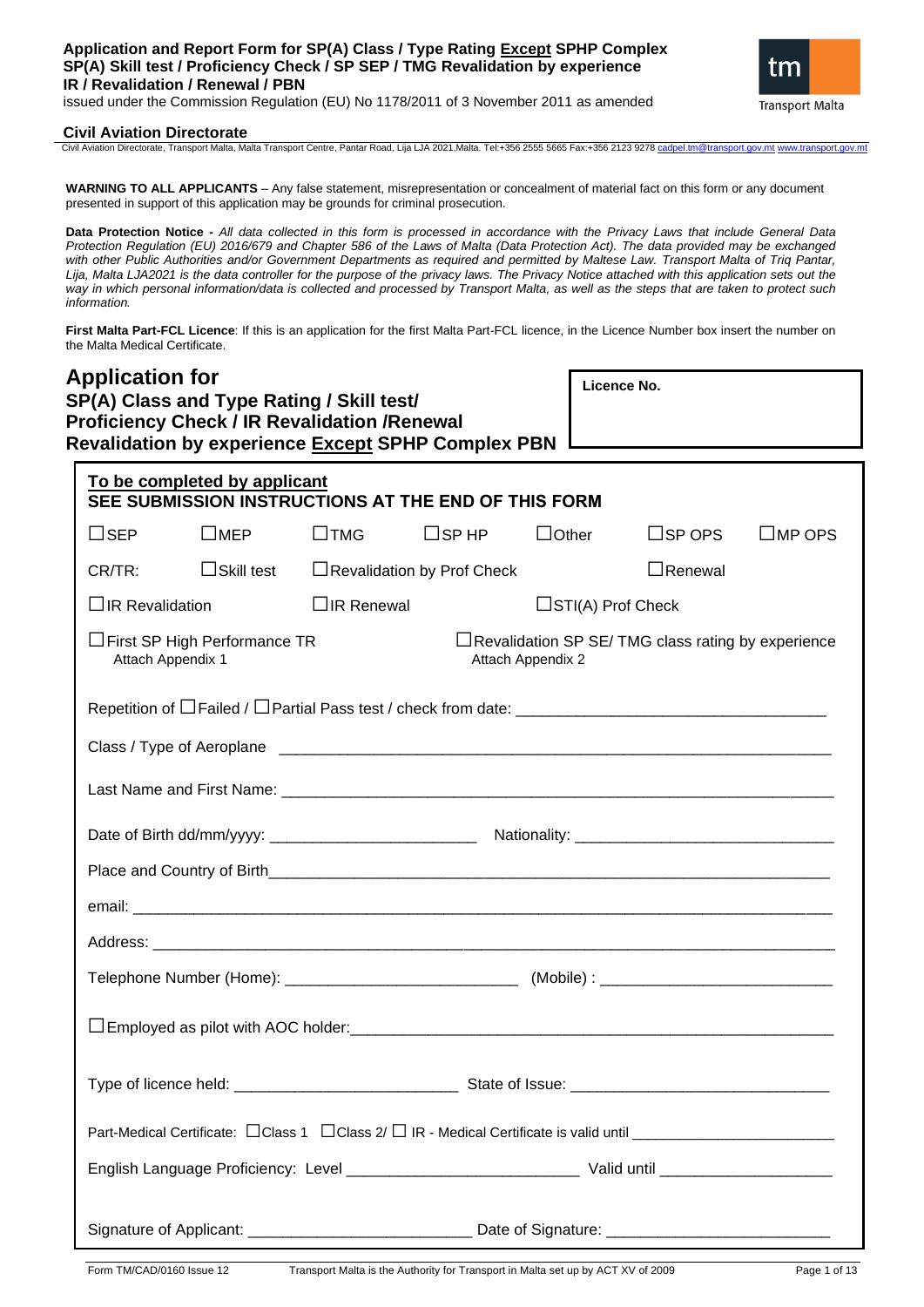| <b>SPA Class and Type Rating / Skill test/</b><br><b>Proficiency Check Report Form</b><br><b>Except SPHP complex / PBN</b> | Licence No.                                                         |
|----------------------------------------------------------------------------------------------------------------------------|---------------------------------------------------------------------|
| Complete for issue or renewal of expired rating:                                                                           |                                                                     |
| To be completed by HT or CFI                                                                                               |                                                                     |
|                                                                                                                            |                                                                     |
| $\Box$ Initial CR/TR/TMG                                                                                                   | Renewal of a rating expired on ______________________________(date) |
|                                                                                                                            |                                                                     |
| For Issue of Rating                                                                                                        |                                                                     |
| <b>Theoretical training</b>                                                                                                |                                                                     |
| Theoretical knowledge Hours: _________________ (Minimum 7 hours for SP ME aeroplanes) completed on                         |                                                                     |
|                                                                                                                            |                                                                     |
| For SP Multi Engine mark obtained:<br><u> [2010]</u> % (Pass mark 75%)                                                     |                                                                     |
| For Multi Engine CR/TR skill test                                                                                          |                                                                     |
| Pilot in command flight experience on aeroplanes Hours: Minimum 70 Minimum 70 hours.                                       |                                                                     |
| Dual flight instruction in normal condition Hours: _____________________________                                           | Minimum 2hours 30 minutes.                                          |

Dual flight instruction in abnormal conditions Hours \_\_\_\_\_\_\_\_\_\_\_\_\_\_\_\_\_\_\_\_*Minimum 3hour 30 minutes.* (engine failure procedure asymmetric flight)

For Issue or Renewal of Rating

**Flight instruction** for class/type rating according an approved syllabus completed on date:

Aeroplane hours: \_\_\_\_\_\_\_\_\_\_\_\_

FFS Full flight simulator hours: \_\_\_\_\_\_\_\_\_\_\_\_\_\_\_\_\_\_\_\_

FTD Flight training device hours: \_\_\_\_\_\_\_\_\_\_\_\_\_\_\_\_\_\_

OTD Other training device hours: \_\_\_\_\_\_\_\_\_\_\_\_\_\_\_\_\_\_

□ **Recommendation for Skill Test / Renewal Proficiency Check - The ATO confirms that the applicant has completed the training required by the approved syllabus, and recommends the applicant for the Skill test/ Proficiency Check.**

**The ATO confirms that the candidate has been trained according to the approved syllabus and assures the level of proficiency required.**

|                                                                                                                                                                                                                               | Registration number: Network and Contact the Registration number: |
|-------------------------------------------------------------------------------------------------------------------------------------------------------------------------------------------------------------------------------|-------------------------------------------------------------------|
|                                                                                                                                                                                                                               |                                                                   |
| Location & date: the contract of the contract of the contract of the contract of the contract of the contract of the contract of the contract of the contract of the contract of the contract of the contract of the contract |                                                                   |
|                                                                                                                                                                                                                               | *delete accordingly                                               |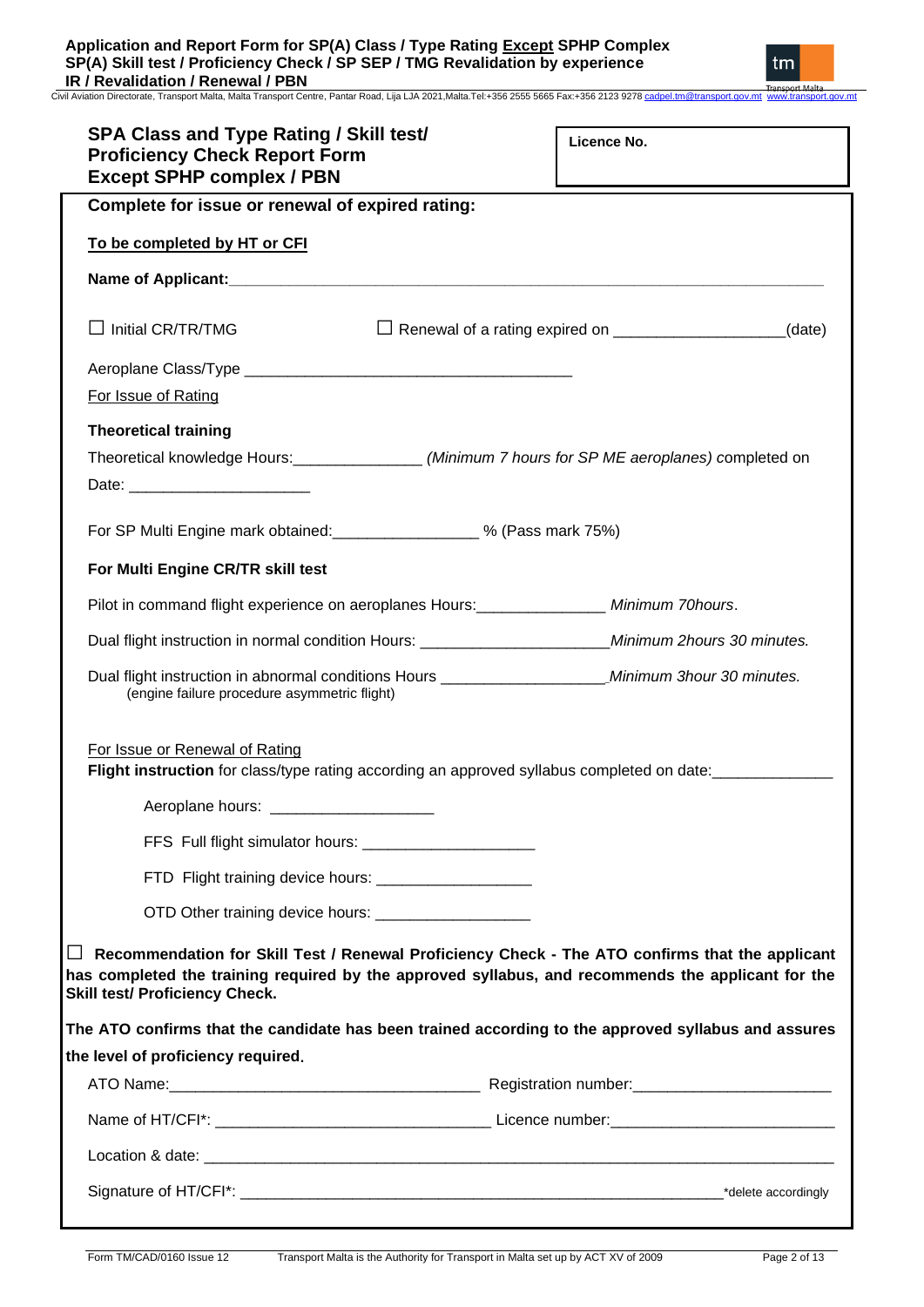### **Application and Report Form for SP(A) Class / Type Rating Except SPHP Complex SP(A) Skill test / Proficiency Check / SP SEP / TMG Revalidation by experience IR / Revalidation / Renewal / PBN**

Civil Aviation Directorate, Transport Malta, Malta Transport Centre, Pantar Road, Lija LJA 2021,Malta.Tel:+356 2555 5665 Fax:+356 2123 927[8 cadpel.tm@transport.gov.mt](mailto:cadpel.tm@transport.gov.mt) www.transport.gov.mt

#### **SP(A) Class and Type Rating Training/Skill test/ Proficiency Check excluding SPHPC Single-pilot Aeroplanes, Except for High performance complex aeroplanes<br>High performance complex aeroplanes <b>PRACTICAL TRAINING CLASS OR TYPE RATING<br>SKILL TEST /PROF. CHECK Manoeuvres/Procedures FICE A** Instructor initials when training complet Tested or checked in FSTD or A Examiner initials when test or check completed SECTION 1 1 1.1 **Departure** Preflight including: – documentation; – mass and balance; – weather briefing; and – NOTAM. OTD 1.2 Pre-start checks 1.2.1 External OTD P# P M 1.2.2 Internal OTD P# P M 1.3 Engine starting: Normal **Malfunctions**  $P \rightarrow$   $\rightarrow$   $M$ 1.4 Taxiing P M 1.5 Pre-departure checks: Pre-departure checks:<br>
Engine run-up (if applicable)  $\begin{vmatrix} P \rightarrow \\ \end{vmatrix}$   $\rightarrow$ 1.6 Take-off procedure: – normal with flight manual flap settings; and – crosswind (if conditions are available)  $P \rightarrow$   $\rightarrow$  M 1.7 Climbing: – Vx/Vy – turns onto headings; and – level off.  $P \rightarrow$   $\rightarrow$  M 1.8 ATC liaison – Compliance, R/T procedures P M SECTION 2 2 2.1 **Airwork (VMC)** Straight and level flight at various airspeeds including flight at critically low airspeed with and without flaps (including approach to V Vmca when applicable)  $P \rightarrow$   $\rightarrow$ 2.2 Steep turns (360° left and right at 45° bank)  $\left| P \rightarrow \right|$   $\rightarrow$   $\left| M \right|$ 2.3 Stalls and recovery: (i) Clean stall (ii) Approach to stall in descending turn with bank with approach configuration and power (iii) Approach to stall in landing configuration and power (iv) Approach to stall, climbing turn with take-off flap and climb power (single engine aeroplane only)  $P \rightarrow$ M  $24$ Handling using autopilot and flight director (may be conducted in section 3) if applicable  $P \rightarrow$   $\rightarrow$  M 2.5 ATC liaison – Compliance, R/T procedure  $\begin{array}{|c|c|c|c|c|c|c|c|c|} \hline \end{array}$   $\rightarrow$  M SECTION 3 3A 3A.1 **En-route procedures VFR** (see B.5 (c) and (d)) Flight plan, dead reckoning and map reading  $P \rightarrow$   $\rightarrow$ 3A.2 Maintenance of altitude, heading and speed  $\begin{array}{ccc} | & \rightarrow \\ \end{array}$ 3A.3 Orientation, timing and revision of ETAs P 3A.4 Use of radio navigation aids (if applicable)  $\begin{array}{|c|c|c|c|c|}\n\end{array}$   $\rightarrow$ Flight management (flight log, routine **Applicant Full Name and Licence No:**

Thight management (inght log, fourine<br>checks including fuel, systems and icing)  $\begin{vmatrix} P \rightarrow \end{vmatrix}$ 

3A.5

Form TM/CAD/0160 Issue 12 Transport Malta is the Authority for Transport in Malta set up by ACT XV of 2009 Page 3 of 13

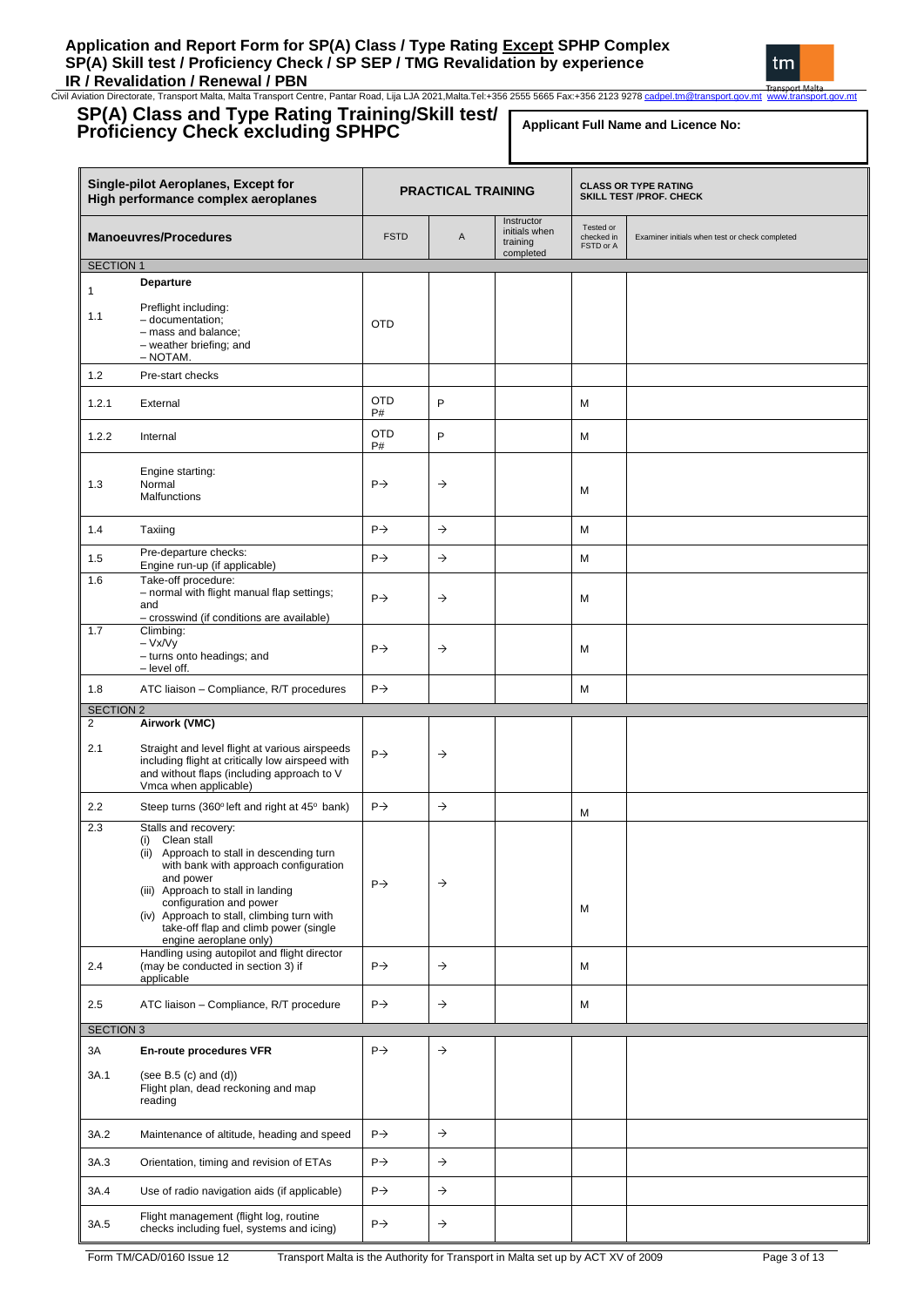IR / Revalidation / Renewal / PBN<br>Civil Aviation Directorate, Transport Malta, Malta Transport Centre, Pantar Road, Lija LJA 2021,Malta.Tel:+356 2555 5665 Fax:+356 2123 9278 <u>cadpel.tm@transport.gov.mt\_www.transport.gov.mt</u> nsport Malta

## **SPA Class and Type Rating/Training/Skill test/ Proficiency Check excluding SPHPC**

**Applicant Full Name and Licence No:**

tm

|                                                  | <b>Single-pilot Aeroplanes, Except for</b><br>High performance complex aeroplanes                                                                                              | <b>PRACTICAL TRAINING</b> |               |                                                      |                                      | <b>CLASS OR TYPE RATING</b><br><b>SKILL TEST /PROF. CHECK</b> |
|--------------------------------------------------|--------------------------------------------------------------------------------------------------------------------------------------------------------------------------------|---------------------------|---------------|------------------------------------------------------|--------------------------------------|---------------------------------------------------------------|
|                                                  | <b>Manoeuvres/Procedures</b>                                                                                                                                                   | <b>FSTD</b>               | Α             | Instructor<br>initials when<br>training<br>completed | Tested or<br>checked in<br>FSTD or A | Examiner initials when test or check completed                |
| 3A.6                                             | ATC liaison - Compliance, R/T procedure                                                                                                                                        | $P \rightarrow$           | $\rightarrow$ |                                                      |                                      |                                                               |
| 3B                                               | Instrument flight                                                                                                                                                              | $P\rightarrow$            | $\rightarrow$ |                                                      | M                                    |                                                               |
| $3B.1*$                                          | Departure IFR                                                                                                                                                                  |                           |               |                                                      |                                      |                                                               |
| $3B.2*$                                          | En-route IFR                                                                                                                                                                   | $P \rightarrow$           | $\rightarrow$ |                                                      | M                                    |                                                               |
| 3B.3*                                            | Holding procedures                                                                                                                                                             | $P \rightarrow$           | $\rightarrow$ |                                                      | M                                    |                                                               |
| 3B.4*                                            | 3D operations to DH/A of 200 feet (60 m) or<br>to higher minima if required by the approach<br>procedure (autopilot may be used to the<br>final approach segment vertical path |                           | $\rightarrow$ |                                                      | M                                    |                                                               |
| $3B.5*$                                          | intercept)<br>2D operations to minimum descent<br>height/altitude (MDH/A)                                                                                                      |                           | $\rightarrow$ |                                                      | M                                    |                                                               |
| 3B.6*                                            | Flight exercises including simulated failure                                                                                                                                   |                           |               |                                                      |                                      |                                                               |
|                                                  | of the compass and attitude indicator:<br>- rate 1 turns; and<br>- recoveries from unusual attitudes.                                                                          |                           | $\rightarrow$ |                                                      | M                                    |                                                               |
| 3B.7*                                            | Failure of localiser or glideslope                                                                                                                                             | $P \rightarrow$           | $\rightarrow$ |                                                      |                                      |                                                               |
| ATC liaison - Compliance, R/T procedure<br>3B.8* |                                                                                                                                                                                | $P \rightarrow$           | $\rightarrow$ |                                                      | M                                    |                                                               |
| Intentionally left blank<br><b>SECTION 4</b>     |                                                                                                                                                                                |                           |               |                                                      |                                      |                                                               |
| 4.                                               | Arrival and landings                                                                                                                                                           |                           |               |                                                      |                                      |                                                               |
| 4.1                                              | Aerodrome arrival procedure                                                                                                                                                    | $P \rightarrow$           | $\rightarrow$ |                                                      | M                                    |                                                               |
| 4.2                                              | Normal landing                                                                                                                                                                 |                           | $\rightarrow$ |                                                      | M                                    |                                                               |
| 4.3                                              | Flapless landing                                                                                                                                                               | $P\rightarrow$            | $\rightarrow$ |                                                      | M                                    |                                                               |
| 4.4                                              | Crosswind landing (if suitable conditions)                                                                                                                                     | $P \rightarrow$           | $\rightarrow$ |                                                      |                                      |                                                               |
| 4.5                                              | Approach and landing with idle power from<br>up to 2 000' above the runway (single-<br>engine aeroplane only)                                                                  | $P \rightarrow$           | $\rightarrow$ |                                                      |                                      |                                                               |
| 4.6                                              | Go-around form minimum height                                                                                                                                                  | $P \rightarrow$           | $\rightarrow$ |                                                      | M                                    |                                                               |
| 4.7                                              | Night go-around and landing (if applicable)                                                                                                                                    | $P \rightarrow$           | $\rightarrow$ |                                                      |                                      |                                                               |
| 4.8                                              | ATC liaison - Compliance, R/T procedure                                                                                                                                        | $P \rightarrow$           | $\rightarrow$ |                                                      | M                                    |                                                               |
| <b>SECTION 5</b>                                 |                                                                                                                                                                                |                           |               |                                                      |                                      |                                                               |
| 5                                                | Abnormal and emergency procedures<br>(This section may be combined with<br>sections 1 through 4)                                                                               |                           |               |                                                      |                                      |                                                               |
| 5.1                                              | Rejected take-off at a reasonable speed                                                                                                                                        | $P \rightarrow$           | $\rightarrow$ |                                                      | М                                    |                                                               |
| 5.2                                              | Simulated engine failure after take-off<br>(single-engine aeroplanes only)                                                                                                     |                           | P             |                                                      | M                                    |                                                               |
| 5.3                                              | Simulated forced landing without power<br>(single-engine aeroplanes only)                                                                                                      |                           | P             |                                                      | М                                    |                                                               |
| 5.4                                              | Simulated emergencies:<br>fire or smoke in flight;<br>(i)<br>(ii)<br>systems' malfunctions as<br>appropriate                                                                   | $P \rightarrow$           | $\rightarrow$ |                                                      |                                      |                                                               |
| 5.5                                              | ME aeroplanes and TMG training only:<br>engine shutdown and restart (at a safe<br>altitude if performed in the aircraft)                                                       | $P \rightarrow$           | $\rightarrow$ |                                                      |                                      |                                                               |
| 5.6                                              | ATC liaison - Compliance, R/T procedure                                                                                                                                        |                           |               |                                                      |                                      |                                                               |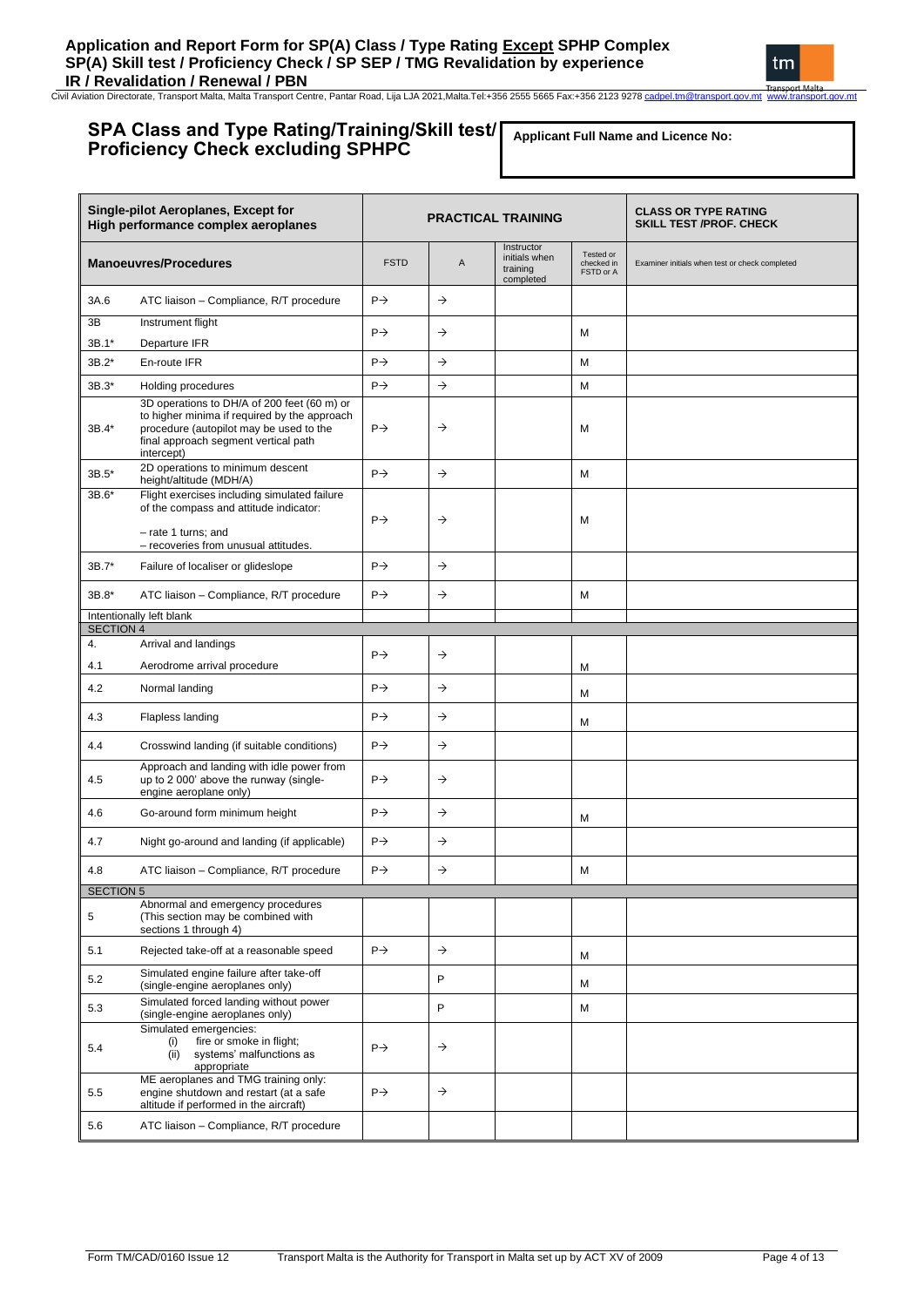IR / Revalidation / Renewal / PBN<br>Civil Aviation Directorate, Transport Malta, Malta Transport Centre, Pantar Road, Lija LJA 2021,Malta.Tel:+356 2555 5665 Fax:+356 2123 9278 <u>cadpel.tm@transport.gov.mt\_www.transport.gov.mt</u>

## **SPA Class and Type Rating/Training/Skill test/ Proficiency Check excluding SPHPC**

**Applicant Full Name and Licence No:**

| <b>Single-pilot Aeroplanes, Except for</b><br>High performance complex aeroplanes |                                                                                                                                                                                                                                                                                                                                                                                                                                   |                 | <b>PRACTICAL</b><br><b>TRAINING</b>                                    |                                                      |                                      | <b>CLASS OR TYPE RATING</b><br><b>SKILL TEST /PROF. CHECK</b> |
|-----------------------------------------------------------------------------------|-----------------------------------------------------------------------------------------------------------------------------------------------------------------------------------------------------------------------------------------------------------------------------------------------------------------------------------------------------------------------------------------------------------------------------------|-----------------|------------------------------------------------------------------------|------------------------------------------------------|--------------------------------------|---------------------------------------------------------------|
|                                                                                   | <b>Manoeuvres/Procedures</b>                                                                                                                                                                                                                                                                                                                                                                                                      | <b>FSTD</b>     | $\boldsymbol{\mathsf{A}}$                                              | Instructor<br>initials when<br>training<br>completed | Tested or<br>checked in<br>FSTD or A | Examiner initials when test or check completed                |
| <b>SECTION 6</b>                                                                  |                                                                                                                                                                                                                                                                                                                                                                                                                                   |                 |                                                                        |                                                      |                                      |                                                               |
| 6                                                                                 | Simulated asymmetric flight                                                                                                                                                                                                                                                                                                                                                                                                       |                 |                                                                        |                                                      |                                      |                                                               |
| $6.1*$                                                                            | (This section may be combined with<br>sections 1 through 5)<br>Simulated engine failure during take-off (at a<br>safe altitude unless carried out in FFS or                                                                                                                                                                                                                                                                       | $P \rightarrow$ | $\rightarrow$ X                                                        |                                                      | M                                    |                                                               |
|                                                                                   | FNPT II)                                                                                                                                                                                                                                                                                                                                                                                                                          |                 |                                                                        |                                                      |                                      |                                                               |
| $6.2*$                                                                            | Asymmetric approach and go-around                                                                                                                                                                                                                                                                                                                                                                                                 | $P \rightarrow$ | $\rightarrow$                                                          |                                                      | M                                    |                                                               |
| $6.3*$                                                                            | Asymmetric approach and full stop landing                                                                                                                                                                                                                                                                                                                                                                                         | $P \rightarrow$ | $\rightarrow$                                                          |                                                      | M                                    |                                                               |
| 6.4                                                                               | ATC liaison - Compliance, R/T procedure                                                                                                                                                                                                                                                                                                                                                                                           | $P \rightarrow$ | $\rightarrow$                                                          |                                                      | M                                    |                                                               |
| <b>SECTION 7</b>                                                                  |                                                                                                                                                                                                                                                                                                                                                                                                                                   |                 |                                                                        |                                                      |                                      |                                                               |
| $\overline{7}$                                                                    | <b>UPRT</b>                                                                                                                                                                                                                                                                                                                                                                                                                       |                 |                                                                        |                                                      |                                      |                                                               |
| 7.1                                                                               | Flight manoeuvres and procedures                                                                                                                                                                                                                                                                                                                                                                                                  |                 |                                                                        |                                                      |                                      |                                                               |
| 7.1.1                                                                             | Manual flight with and without flight directors<br>(no autopilot, no autothrust/autothrottle, and<br>at different control laws, where applicable)                                                                                                                                                                                                                                                                                 | $P \rightarrow$ | $\rightarrow$                                                          |                                                      |                                      |                                                               |
| 7.1.1.1                                                                           | At different speeds (including slow flight)<br>and altitudes within the FSTD training<br>envelope.                                                                                                                                                                                                                                                                                                                                | $P \rightarrow$ | $\rightarrow$                                                          |                                                      |                                      |                                                               |
| 7.1.1.2                                                                           | Steep turns using 45° bank, 180° to 360° left<br>and right                                                                                                                                                                                                                                                                                                                                                                        | $P \rightarrow$ | $\rightarrow$                                                          |                                                      |                                      |                                                               |
| 7.1.1.3                                                                           | Turns with and without spoilers                                                                                                                                                                                                                                                                                                                                                                                                   | $P \rightarrow$ | $\rightarrow$                                                          |                                                      |                                      |                                                               |
| 7.1.1.4                                                                           | Procedural instrument flying and<br>manoeuvring including instrument departure<br>and arrival, and visual approach                                                                                                                                                                                                                                                                                                                | $P \rightarrow$ | $\rightarrow$                                                          |                                                      |                                      |                                                               |
| 7.2<br>7.2.1                                                                      | Upset recovery training<br>Recovery from stall events in:<br>- take-off configuration;<br>- clean configuration at low altitude;<br>- clean configuration near maximum<br>operating altitude; and<br>- landing configuration                                                                                                                                                                                                      | $P \rightarrow$ | $\rightarrow$                                                          |                                                      |                                      |                                                               |
| 7.2.2                                                                             | The following upset exercises:<br>- recovery from nose-high at various bank<br>angles; and<br>- recovery from nose-low at various bank<br>angles.                                                                                                                                                                                                                                                                                 | P               | X<br>An aero-<br>plane<br>shall not<br>be used<br>for this<br>exercise |                                                      |                                      |                                                               |
| 7.3                                                                               | Go-around with all engines operating* from<br>various stages during an instrument<br>approach                                                                                                                                                                                                                                                                                                                                     | $P \rightarrow$ | $\rightarrow$                                                          |                                                      |                                      |                                                               |
| 7.4                                                                               | Rejected landing with all engines operating:<br>- from various heights below DH/MDH 15 m<br>(50 ft) above the runway threshold<br>- after touchdown (baulked landing)<br>- In aeroplanes which are not certificated as<br>transport category aeroplanes (JAR/FAR<br>25) or as commuter category aeroplanes<br>(SFAR 23), the rejected landing with all<br>engines operating shall be initiated below<br>MDH/A or after touchdown. | $P \rightarrow$ | $\rightarrow$                                                          |                                                      |                                      |                                                               |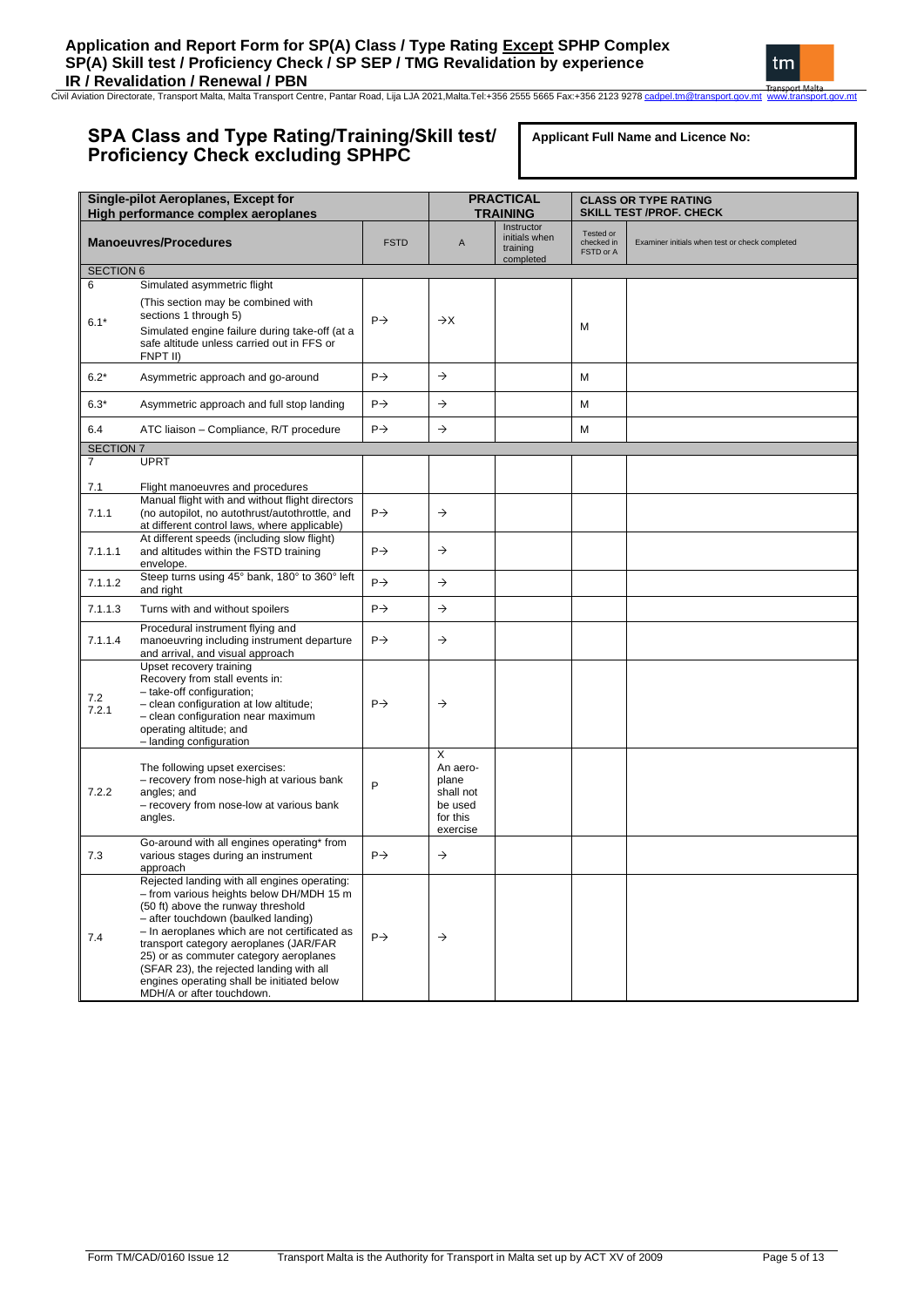| To be Completed by the Examiner<br><b>Details of Check</b> |                                                        |                                                                                                                                                                                                                                                                                                                                                                                                                                                                                                                                                                                                                                                                                                                                                                                                                                                                        |
|------------------------------------------------------------|--------------------------------------------------------|------------------------------------------------------------------------------------------------------------------------------------------------------------------------------------------------------------------------------------------------------------------------------------------------------------------------------------------------------------------------------------------------------------------------------------------------------------------------------------------------------------------------------------------------------------------------------------------------------------------------------------------------------------------------------------------------------------------------------------------------------------------------------------------------------------------------------------------------------------------------|
|                                                            |                                                        |                                                                                                                                                                                                                                                                                                                                                                                                                                                                                                                                                                                                                                                                                                                                                                                                                                                                        |
| $\Box$ Skill Test                                          | $\Box$ Proficiency Check                               | $\Box$ CR/TR/TMG                                                                                                                                                                                                                                                                                                                                                                                                                                                                                                                                                                                                                                                                                                                                                                                                                                                       |
| $\Box$ SP/HP(A)                                            | $\Box$ CR/TR Revalidation                              | $\Box$ CR/TR Renewal                                                                                                                                                                                                                                                                                                                                                                                                                                                                                                                                                                                                                                                                                                                                                                                                                                                   |
| $\Box$ IR Revalidation                                     | $\Box$ IR Renewal                                      | $\Box$ Multi Pilot Operations                                                                                                                                                                                                                                                                                                                                                                                                                                                                                                                                                                                                                                                                                                                                                                                                                                          |
| Aeroplane:                                                 |                                                        |                                                                                                                                                                                                                                                                                                                                                                                                                                                                                                                                                                                                                                                                                                                                                                                                                                                                        |
|                                                            |                                                        |                                                                                                                                                                                                                                                                                                                                                                                                                                                                                                                                                                                                                                                                                                                                                                                                                                                                        |
|                                                            |                                                        |                                                                                                                                                                                                                                                                                                                                                                                                                                                                                                                                                                                                                                                                                                                                                                                                                                                                        |
|                                                            |                                                        |                                                                                                                                                                                                                                                                                                                                                                                                                                                                                                                                                                                                                                                                                                                                                                                                                                                                        |
|                                                            |                                                        |                                                                                                                                                                                                                                                                                                                                                                                                                                                                                                                                                                                                                                                                                                                                                                                                                                                                        |
| <b>Result of the test:</b>                                 |                                                        |                                                                                                                                                                                                                                                                                                                                                                                                                                                                                                                                                                                                                                                                                                                                                                                                                                                                        |
|                                                            | * delete as necessary                                  |                                                                                                                                                                                                                                                                                                                                                                                                                                                                                                                                                                                                                                                                                                                                                                                                                                                                        |
| <b>CR/TR</b><br>PASS*                                      | FAIL*   PARTIAL PASS*                                  | I have been informed of the test result.                                                                                                                                                                                                                                                                                                                                                                                                                                                                                                                                                                                                                                                                                                                                                                                                                               |
|                                                            |                                                        |                                                                                                                                                                                                                                                                                                                                                                                                                                                                                                                                                                                                                                                                                                                                                                                                                                                                        |
| <b>PASS*</b><br>IR.                                        | $FAIL^*$  <br><b>PARTIAL PASS*</b>                     | Signature of Applicant: ______________________________                                                                                                                                                                                                                                                                                                                                                                                                                                                                                                                                                                                                                                                                                                                                                                                                                 |
| <b>Examiner Remarks:</b>                                   |                                                        |                                                                                                                                                                                                                                                                                                                                                                                                                                                                                                                                                                                                                                                                                                                                                                                                                                                                        |
|                                                            |                                                        |                                                                                                                                                                                                                                                                                                                                                                                                                                                                                                                                                                                                                                                                                                                                                                                                                                                                        |
|                                                            | Revalidation TR & MEP only: $\Box$ 10 route sectors or |                                                                                                                                                                                                                                                                                                                                                                                                                                                                                                                                                                                                                                                                                                                                                                                                                                                                        |
|                                                            | $\Box$ one flight with examiner accomplished           |                                                                                                                                                                                                                                                                                                                                                                                                                                                                                                                                                                                                                                                                                                                                                                                                                                                                        |
| and $(b)$ .                                                |                                                        | The requirements of EU Regulation 1178/2011 Article 4(a) paragraph 2 (a) and (b) are deemed to have been fulfilled.<br>The competent authority through the examiner considers that the competence acquired through previous training and<br>familiarity with PBN operations is equivalent to competence acquired through the courses referred to in paragraph 2 (a)                                                                                                                                                                                                                                                                                                                                                                                                                                                                                                    |
|                                                            |                                                        | Last and First Name of Examiner: ________________________ Examiner Certificate number: ___________________                                                                                                                                                                                                                                                                                                                                                                                                                                                                                                                                                                                                                                                                                                                                                             |
|                                                            |                                                        |                                                                                                                                                                                                                                                                                                                                                                                                                                                                                                                                                                                                                                                                                                                                                                                                                                                                        |
|                                                            |                                                        |                                                                                                                                                                                                                                                                                                                                                                                                                                                                                                                                                                                                                                                                                                                                                                                                                                                                        |
|                                                            |                                                        | I hereby declare that I have established communication with the applicant without language barriers. I made the applicant<br>aware of the consequences of providing incomplete, inaccurate or false information. I verified that the applicant complies<br>with the qualification, training and experience requirements in Part FCL. I confirm that all required manoeuvres and<br>exercises have been completed, as well as the verbal theoretical examination, where applicable and in compliance with<br>the provision of FCL.1005, FCL.1015(c) and FCL.1030. I also declare that I have reviewed and applied the national<br>procedures and requirements of the applicant's competent authority contained in version (insert document version as<br>Last and First Name of Examiner: ______________________________ Examiner Certificate number: _________________ |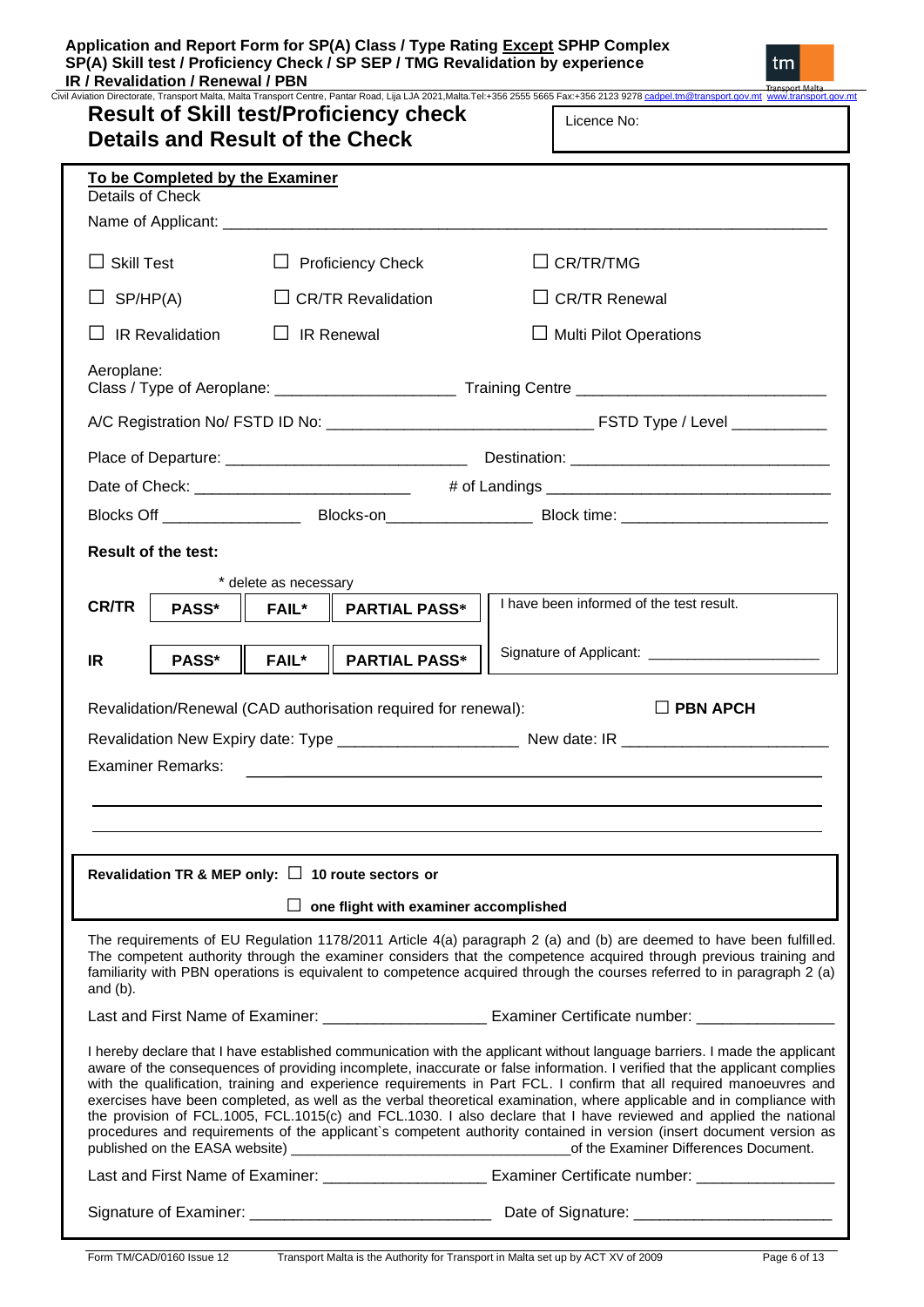#### Civil Aviation Directorate, Transport Malta, Malta Transport Centre, Pantar Road, Lija LJA 2021,Malta.Tel:+356 2555 5665 Fax:+356 2123 9278 **A. General**

1. Applicants for a skill test shall have received instruction in the same class or type of aircraft to be used in the test.

The training for MPA and PL type ratings shall be conducted in an FFS or in a combination of FSTD(s) and FFS. The skill test or proficiency check for MPA and PL type ratings and the issue of an ATPL and an MPL, shall be conducted in an FFS, if available.

The training, skill test or proficiency check for class or type ratings for SPA and helicopters shall be conducted in:

- (a) an available and accessible FFS, or
- (b) a combination of FSTD(s) and the aircraft if an FFS is not available or accessible; or
- (c) the aircraft if no FSTD is available or accessible.

If FSTDs are used during training, testing or checking, the suitability of the FSTDs used shall be verified against the applicable 'Table of functions and subjective tests' and the applicable 'Table of FSTD validation tests' contained in the primary reference document applicable for the device used. All restrictions and limitations indicated on the device's qualification certificate shall be considered.

2. Failure to achieve a pass in all sections of the test in two attempts will require further training.

3. There is no limit to the number of skill tests that may be attempted.

### **CONTENT OF THE TRAINING, SKILL TEST/PROFICIENCY CHECK**

4. Unless otherwise determined in the operational suitability data established in accordance with Annex I (Part-21) to Regulation (EU) No 748/2012 (OSD), the syllabus of flight instruction, the skill test and the proficiency check shall comply with this Appendix. The syllabus, skill test and proficiency check may be reduced to give credit for previous experience on similar aircraft types, as determined in the OSD.

5. Except in the case of skill tests for the issue of an ATPL, when so defined in the OSD for the specific aircraft, credit may be given for skill test items common to other types or variants where the pilots are qualified.

### **CONDUCT OF THE TEST/CHECK**

6. The examiner may choose between different skill test or proficiency check scenarios containing simulated relevant operations. Full-flight simulators and other training devices shall be used, as established in this Annex (Part-FCL).

7. During the proficiency check, the examiner shall verify that holders of the class or type rating maintain an adequate level of theoretical knowledge.

8. Should applicants choose to terminate a skill test for reasons considered inadequate by the examiner, they shall retake the entire skill test. If the test is terminated for reasons considered adequate by the examiner, only those sections not completed shall be tested in a further flight.

9. At the discretion of the examiner, any manoeuvre or procedure of the test may be repeated once by the applicants. The examiner may stop the test at any stage if it is considered that the applicants' demonstration of flying skill requires a complete retest.

10. Applicants shall be required to fly the aircraft from a position where the PIC or co-pilot functions, as relevant, can be performed. Under single-pilot conditions, the test shall be performed as if there was no other crew member present.

11. During preflight preparation for the test, applicants are required to determine power settings and speeds. Applicants shall indicate to the examiner the checks and duties carried out, including the identification of radio facilities. Checks shall be completed in accordance with the checklist for the aircraft on which the test is being taken and, if applicable, with the MCC concept. Performance data for take-off, approach and landing shall be calculated by applicants in compliance with the operations manual or flight manual for the aircraft used. Decision heights/altitudes, minimum descent heights/altitudes and missed approach point shall be agreed upon with the examiner.

12. The examiner shall take no part in the operation of the aircraft except where intervention is necessary in the interests of safety or to avoid unacceptable delay to other traffic.

### **SPECIFIC REQUIREMENTS FOR THE SKILL TEST/PROFICIENCY CHECK FOR SINGLE-PILOT AEROPLANE TYPE RATINGS, WHEN OPERATED IN MULTI-PILOT OPERATIONS**

13. The skill test for a multi-pilot aircraft or a single-pilot aeroplane when operated in multi-pilot operations shall be performed in a multi-crew environment. Another applicant or another type rated qualified pilot may function as second pilot. If an aircraft is used, the second pilot shall be the examiner or an instructor.

14. The applicant shall operate as PF during all sections of the skill test, except for abnormal and emergency procedures, which may be conducted as PF or PNF in accordance with MCC. The applicant for the initial issue of a multi-pilot aircraft type rating or ATPL shall also demonstrate the ability to act as PNF. The applicant may choose either the left hand or the right hand seat for the skill test if all items can be executed from the selected seat.

15. The following matters shall be specifically checked by the examiner for applicants for multi-pilot operations in a single-pilot aeroplane extending to the duties of a PIC, irrespective of whether the applicant acts as PF or PNF:

- (a) management of crew cooperation;
- (b) maintaining a general survey of the aircraft operation by appropriate supervision; and
- (c) setting priorities and making decisions in accordance with safety aspects and relevant rules and regulations appropriate to the operational situation, including emergencies.

16. The test/check should be accomplished under IFR, if the IR rating is included, and as far as possible be accomplished in a simulated commercial air transport environment. An essential element to be checked is the ability to plan and conduct the flight from routine briefing material.

17. When the type rating course has included less than 2 hours flight training on the aircraft, the skill test may be conducted in an FFS and may be completed before the flight training on the aircraft. In that case, a certificate of completion of the type rating course including the flight training on the aircraft shall be forwarded to the competent authority before the new type rating is entered in the applicant's licence.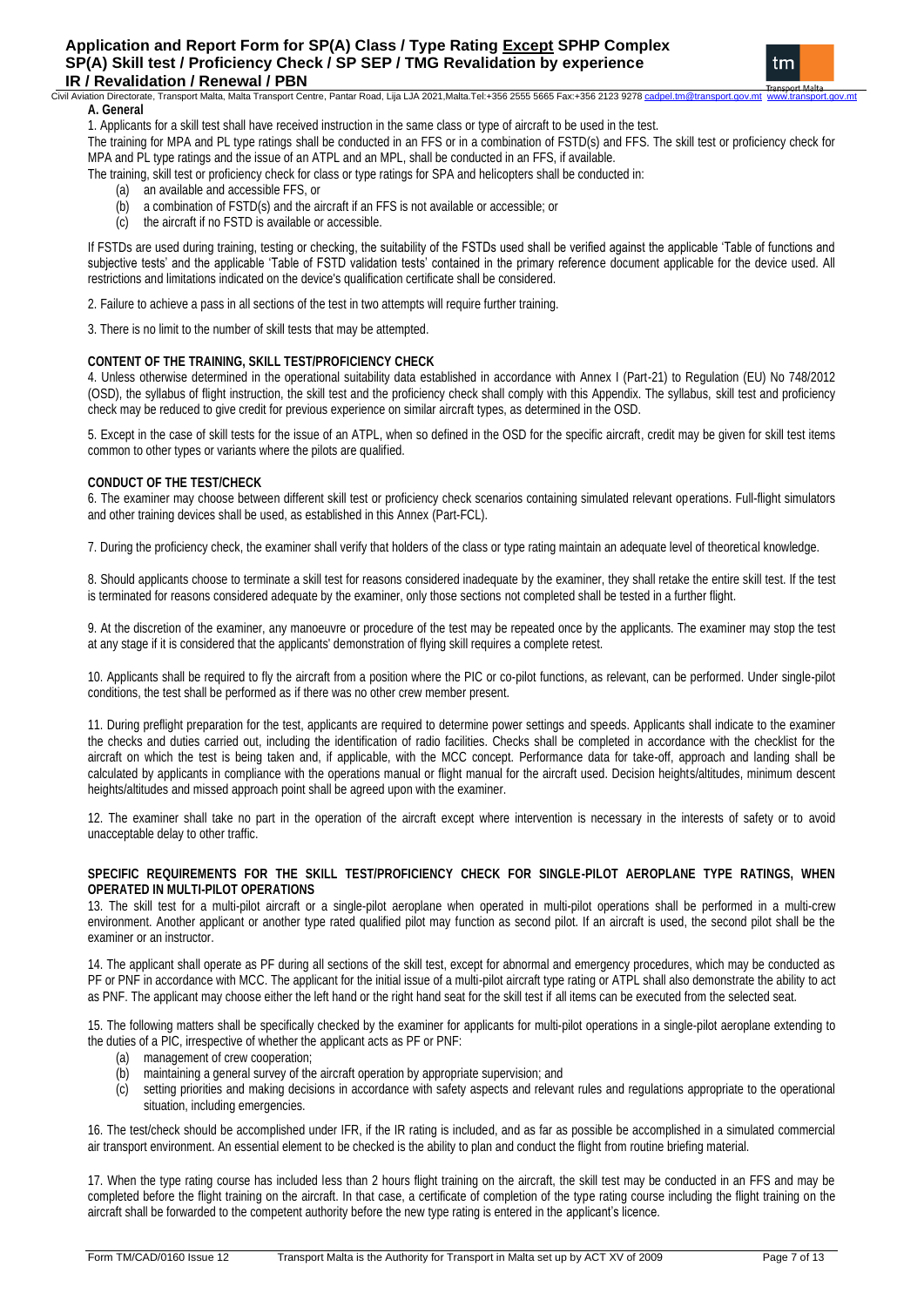### .<br>Ation Directorate, Transport Malta, Malta Transport Centre, Pantar Road, Lija LJA 2021,Malta.Tel:+356 2555 5665 Fax:+356 2123 9278 **B. Specific requirements for the aeroplane category**

## PASS MARKS

In the case of single-pilot aeroplanes, with the exception of single-pilot high-performance complex aeroplanes, applicants shall pass all sections of the skill test or proficiency check. Failure in any item of a section will cause applicants to fail the entire section. If they fail only one section, they shall repeat only that section. Failure in more than one section will require applicants to repeat the entire test or check. Failure in any section in the case of a retest or recheck, including those sections that have been passed on a previous attempt, will require applicants to repeat the entire test or check again. For single-pilot multi-engine aeroplanes, Section 6 of the relevant test or check, addressing asymmetric flight, shall be passed.

### **FLIGHT TEST TOLERANCE**

The applicant shall demonstrate the ability to:

- (a) operate the aeroplane within its limitations;
- (b) complete all manoeuvres with smoothness and accuracy;
- (c) exercise good judgement and airmanship;
- (d) apply aeronautical knowledge;
- (e) maintain control of the aeroplane at all times in such a manner that the successful outcome of a procedure or manoeuvre is always assured;<br>(f) understand and apply crew coordination and incapacitation procedures, if a
- understand and apply crew coordination and incapacitation procedures, if applicable; and
- (g) communicate effectively with the other crew members, if applicable.

The following limits shall apply, corrected to make allowance for turbulent conditions and the handling qualities and performance of the aeroplane used:

|         | Generally                                           | $± 100$ feet          | on radio aids<br>$± 5^\circ$<br>For "angular" deviations |                                                                      |                                                                                                                                |  |
|---------|-----------------------------------------------------|-----------------------|----------------------------------------------------------|----------------------------------------------------------------------|--------------------------------------------------------------------------------------------------------------------------------|--|
| Height  | Starting<br>go-around<br>at<br>a<br>decision height | $+50$ feet/ $-0$ feet |                                                          |                                                                      | half scale deflection, azimuth<br>and glide path (e.g. LPV, ILS,<br>MLS, GLS)                                                  |  |
|         | <b>Minimum</b><br>descent<br>height/altitude        | $+50$ feet/ $-0$ feet |                                                          |                                                                      |                                                                                                                                |  |
|         | all engines operating                               | $± 5^{\circ}$         | <b>Tracking</b>                                          | 2D (LNAV) and 3D<br>(LNAV/VNAV) "linear"                             | Cross track error/deviation<br>shall normally be limited to $\pm$<br>1/2 the RNP value associated<br>with the procedure. Brief |  |
| Heading | with simulated engine failure                       | $± 10^{\circ}$        |                                                          | deviations                                                           | deviations from this standard<br>up to a maximum of 1 time the<br>RNP value are allowable.                                     |  |
|         |                                                     |                       |                                                          |                                                                      | not more than $-75$ feet below                                                                                                 |  |
| Speed   | all engines operating                               | $± 5$ knots           |                                                          | 3D linear vertical<br>deviations (e.g. RNP<br>APCH (LNAV/VNAV) using | the vertical profile at any time,<br>and not more than $+75$ feet<br>above the vertical profile at or                          |  |
|         | with simulated engine failure                       | + 10 knots/- 5 knots  |                                                          | BaroVNAV)                                                            | below 1,000 feet above<br>aerodrome level                                                                                      |  |

### **CONTENT OF THE TRAINING/SKILL TEST/PROFICIENCY CHECK**

5. Single-pilot aeroplanes, except for high performance complex aeroplanes (a) The following symbols mean:

- P = Trained as PIC or co-pilot and as PF and PM
- OTD = Other training devices may be used for this exercise
- $X =$  An FFS shall be used for this exercise; otherwise, an aeroplane shall be used if appropriate for the manoeuvre or procedure  $P#$  = The training shall be complemented by supervised aeroplane inspection
- The training shall be complemented by supervised aeroplane inspection

(b) The practical training shall be conducted at least at the training equipment level shown as (P), or may be conducted on any higher level of equipment shown by the arrow (---->).

The following abbreviations are used to indicate the training equipment used:

| Α | aeroplane |  |
|---|-----------|--|
|   |           |  |

- FFS = full-flight simulator
- FSTD = flight simulation training device

(c) The starred (\*) items of Section 3B and, for multi-engine, Section 6, shall be flown solely by reference to instruments if revalidation/renewal of an IR is included in the skill test or proficiency check. If the starred (\*) items are not flown solely by reference to instruments during the skill test or proficiency check, and when there is no crediting of IR privileges, the class or type rating will be restricted to VFR only.

(d) Section 3A shall be completed to revalidate a type or multi-engine class rating, VFR only, where the required experience of 10 route sectors within the previous 12 months has not been completed. Section 3A is not required if Section 3B is completed.

(e) Where the letter 'M' appears in the skill test or proficiency check column, this will indicate a mandatory exercise or a choice where more than one exercise appears.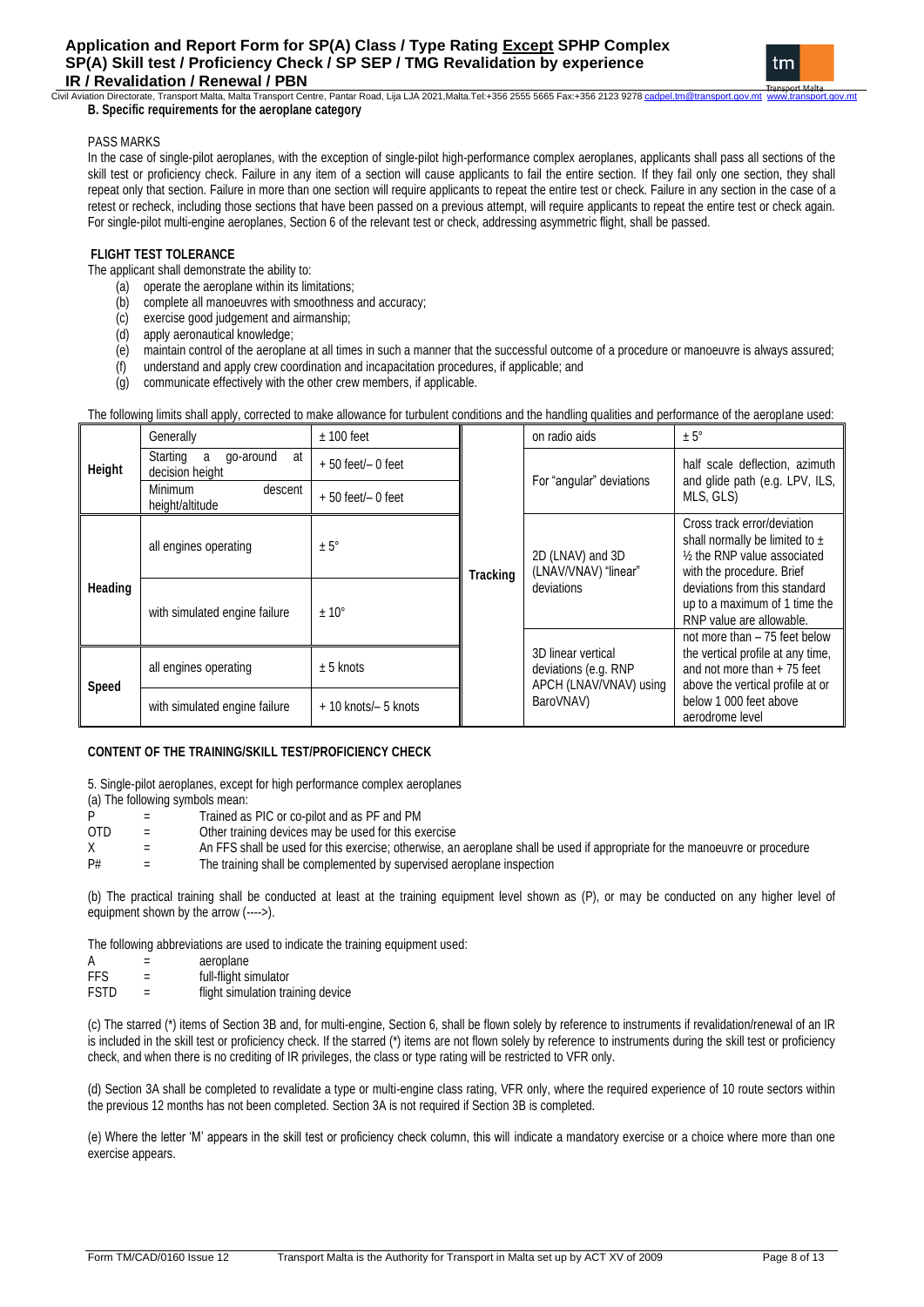## **Application and Report Form for SP(A) Class / Type Rating Except SPHP Complex SP(A) Skill test / Proficiency Check / SP SEP / TMG Revalidation by experience IR / Revalidation / Renewal / PBN**<br>Civil Aviation Directorate, Transport Malta, Malta Transport Ce



econ<br>Civil Aviation Directorate, Transport Malta, Malta Transport Centre, Pantar Road, Lija LJA 2021,Malta.Tel:+356 2555 5665 Fax:+356 2123 9278 (f) An FSTD shall be used for practical training for type or ME class ratings if they form part of an approved class or type rating course. The following considerations will apply to the approval of the course:

- (i) the qualification of the FSTD as set out in the relevant requirements of Annex VI (Part-ARA) and Annex VII (Part-ORA);
- (ii) the qualifications of the instructors;
- (iii) the amount of FSTD training provided on the course; and
- (iv) the qualifications and previous experience on similar types of the pilots under training.

(g) If privileges for multi-pilot operation are sought for the first time, pilots holding privileges for single-pilot operations shall:

- (1) complete a bridge course containing manoeuvres and procedures including MCC as well as the exercises of Section 7 using threat and error management (TEM), CRM and human factors at an ATO; and
- (2) pass a proficiency check in multi-pilot operations.

(h) If privileges for single-pilot operations are sought for the first time, pilots holding privileges for multi-pilot operations shall be trained at an ATO and checked for the following additional manoeuvres and procedures in single-pilot operations:

- (1) for SE aeroplanes, 1.6, 4.5, 4.6, 5.2 and, if applicable, one approach from Section 3.B;and
- (2) for ME aeroplanes, 1.6, Section 6 and, if applicable, one approach from Section 3.B.

(i) Pilots holding privileges for both single-pilot and multi-pilot operations in accordance with points (g) and (h) may revalidate privileges for both types of operations by completing a proficiency check in multi-pilot operations in addition to the exercises referred to in points (h)(1) or (h)(2), as applicable, in single-pilot operations.

(j) If a skill test or a proficiency check is completed in multi-pilot operations only, the type rating shall be restricted to multi-pilot operations. The restriction shall be removed when pilots comply with point (h).

(k) The training, testing and checking shall follow the table mentioned below.

- (1) Training at an ATO, testing and checking requirements for single-pilot privileges
- (2) Training at an ATO, testing and checking requirements for multi-pilot privileges
- (3) Training at an ATO, testing and checking requirements for pilots holding single-pilot privileges seeking multi-pilot privileges for the first time (bridge course)
- (4) Training at an ATO, testing and checking requirements for pilots holding multi-pilot privileges seeking single-pilot privileges for the first time (bridge course)
- (5) Training at an ATO and checking requirements for combined revalidation and renewal of single and multi-pilot privileges

|                             | (1)                                 |                              |              | (2)                      |                                                                       | (3)                      |                                                                                     | (4)                                                                              |                                                                                                               | (5)                                                                                                                                                                                                           |
|-----------------------------|-------------------------------------|------------------------------|--------------|--------------------------|-----------------------------------------------------------------------|--------------------------|-------------------------------------------------------------------------------------|----------------------------------------------------------------------------------|---------------------------------------------------------------------------------------------------------------|---------------------------------------------------------------------------------------------------------------------------------------------------------------------------------------------------------------|
| Type of operation           | SP                                  |                              |              | МP                       |                                                                       | SP MP (initial)          |                                                                                     | <b>MP SP</b> (initial)                                                           |                                                                                                               | $SP + MP$                                                                                                                                                                                                     |
|                             | Training                            | Testing/checking             | Training     | Testing/checking         | Training                                                              | Testing/checking         | Training, testing<br>and checking (SE<br>aeroplanes)                                | Training, testing<br>and checking<br>(ME aeroplanes)                             | SE aeroplanes                                                                                                 | ME aeroplanes                                                                                                                                                                                                 |
| Initial issue<br>SP complex | <b>Sections</b><br>$1-6$<br>$1 - 7$ | Sections<br>$1-6$<br>$1-6$   | Sections 1-7 | <b>Sections</b><br>$1-6$ | MCC<br><b>CRM</b><br>fac-<br>Human<br>tors<br><b>TEM</b><br>Section 7 | <b>Sections</b><br>$1-6$ | 1.6, 4.5, 4.6,<br>5.2 and, if<br>applicable,<br>one approach<br>from Section<br>3.B | 1.6, Section 6<br>and, if applic-<br>able, one ap-<br>proach from<br>Section 3.B |                                                                                                               |                                                                                                                                                                                                               |
| Revalidation<br>SP complex  | n/a<br>n/a                          | Sections<br>$1 - 6$<br>$1-6$ | n/a          | Sections<br>$1 - 6$      | n/a                                                                   | n/a                      | n/a                                                                                 | n/a                                                                              | MPO:<br><b>Sections</b><br>(training)<br>Section<br>(checking)<br>SPO:<br>one<br>from Section 3.B Section 3.B | MPO:<br>$1 - 7$<br>1-7 Sections<br>(training)<br>$1-6$<br>1-6 Sections<br>(checking)<br>SPO:<br>1.6, 4.5, 4.6, 5.2 1.6, Section 6 and,<br>and, if applicable, if applicable, one<br>approach approach<br>from |
| Renewal<br>SP complex       | <b>FCL.740</b>                      | Sections<br>$1-6$<br>$1-6$   | FCL.740      | Sections<br>$1-6$        | n/a                                                                   | n/a                      | n/a                                                                                 | n/a                                                                              | Training:<br>FCL.740<br>Check: as for the revalidation'<br>revalidation                                       | Training: FCL.740<br>Check: as for the                                                                                                                                                                        |

(l) To establish or maintain PBN privileges, one approach shall be an RNP APCH. Where an RNP APCH is not practicable, it shall be performed in an appropriately equipped FSTD.

By way of derogation from the subparagraph above, in cases where a proficiency check for revalidation of PBN privileges does not include an RNP APCH exercise, the PBN privileges of the pilot shall not include RNP APCH. The restriction shall be lifted if the pilot has completed a proficiency check including an RNP APCH exercise.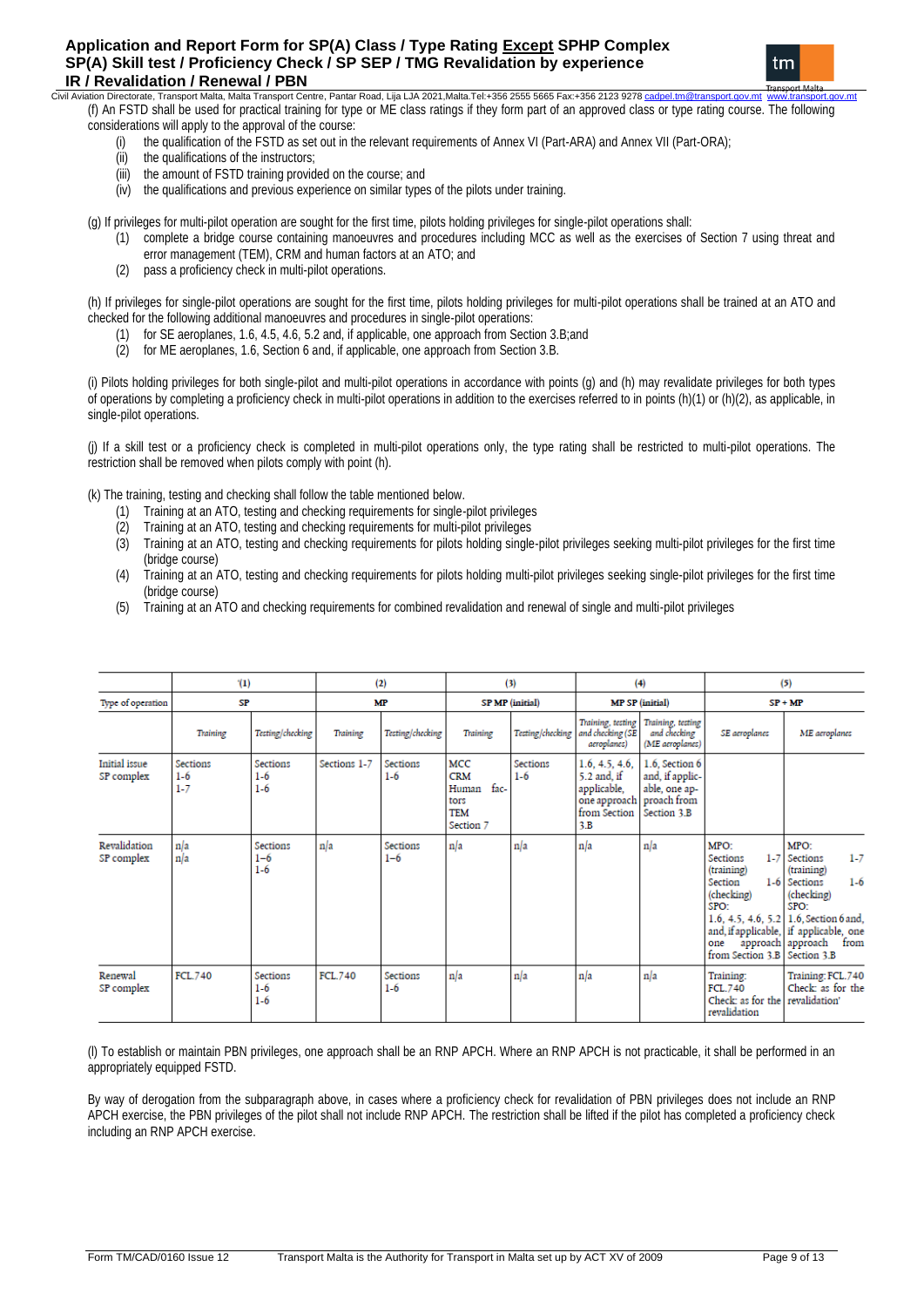Civil Aviation Directorate, Transport Malta, Malta Transport Centre, Pantar Road, Lija LJA 2021, Malta.Tel:+356 2555 5665 Fax:+356 2123 9278 cad<br>Civil Aviation Directorate, Transport Malta, Malta Transport Centre, Pantar R

# **Application for First SP High Performance Aeroplane TR Appendix 1 Complete if applicable**

| Licence No: |  |
|-------------|--|
|             |  |

**To be Completed by the Applicant** Before starting the course 1) Total Flight Experience Hours \_\_\_\_\_\_\_\_\_\_\_\_\_\_\_\_\_\_\_\_ *Minimum 200 hours* 2) PIC hours on aeroplanes \_\_\_\_\_\_\_\_\_\_\_\_\_\_\_\_\_\_\_\_\_\_\_\_ *Minimum 70 hours* 3) Additional theoretical knowledge : (i) **□** Hold a certificate of satisfactorily completion of a course of additional theoretical knowledge for SPHP aircraft undertaken at an ATO; or (ii) **□** Passed Part-FCL ATPL(A) theoretical knowledge examinations; or (iii)  $\Box$  Hold in addition to a Part-FCL licence an ATPL(A) or CPL(A)/IR with theoretical knowledge credit for ATPL(A) issue in accordance with ICAO Annex 1. 4) Pilot licence held **□** PPL **□** CPL **□** ATPL 5) Part-Medical held □ Class 1 □ Class 2 / □ IR valid until 6) **Flight instruction for type rating** according to approved syllabus completed on \_\_\_\_\_\_\_\_\_\_\_\_\_\_\_\_\_\_\_ Aircraft Hours: **Example 20** FFS Full Flight Simulator Hours:\_\_\_\_\_\_\_\_\_\_\_\_\_\_\_\_\_\_\_\_\_\_\_\_\_\_\_\_\_\_ FTD Flight Training Device Hours: \_\_\_\_\_\_\_\_\_\_\_\_\_\_\_\_\_\_\_\_\_\_\_\_\_\_\_\_\_ OTD Other Training Device Hours: \_\_\_\_\_\_\_\_\_\_\_\_\_\_\_\_\_\_\_\_\_\_\_\_\_\_\_\_ 7) IR(A) multi-engine aeroplane valid until: \_\_\_\_\_\_\_\_\_\_\_\_\_\_\_\_\_\_\_\_\_\_\_\_\_\_\_\_\_\_\_\_\_\_\_ [If applicable] 8a) For Multi-pilot operations [if applicable] If MCC is not combined with Type Rating i) **□** Hold a certificate of satisfactory completion of MCC in aeroplanes; or ii)  $\Box$  Hold a certificate of satisfactory completion of MCC in helicopters and have hours of flight experience as pilot on multi-pilot helicopters *Minimum 100 hours*; or iii) **□** Have \_\_\_\_\_\_\_\_\_\_\_\_\_\_\_\_\_\_\_\_\_\_ hours as pilot on multi-pilot helicopters *Minimum 500 hours*; or iv) **□** Have \_\_\_\_\_\_\_\_\_\_\_\_\_\_\_\_\_\_\_\_\_\_ hours as pilot in multi-pilot operations on single-pilot multiengine aeroplanes, in commercial air transport in accordance with the applicable operational requirements *Minimum 500 hours*. **□** Have completed the training course as specified in FCL.745.A - Advanced UPRT course – aeroplanes Applicant Last and First Name:  $\Box$ 

Signature of Applicant: \_\_\_\_\_\_\_\_\_\_\_\_\_\_\_\_\_\_\_\_\_\_\_\_\_\_ Date of Signature: \_\_\_\_\_\_\_\_\_\_\_\_\_\_\_\_\_\_\_\_\_\_\_\_\_\_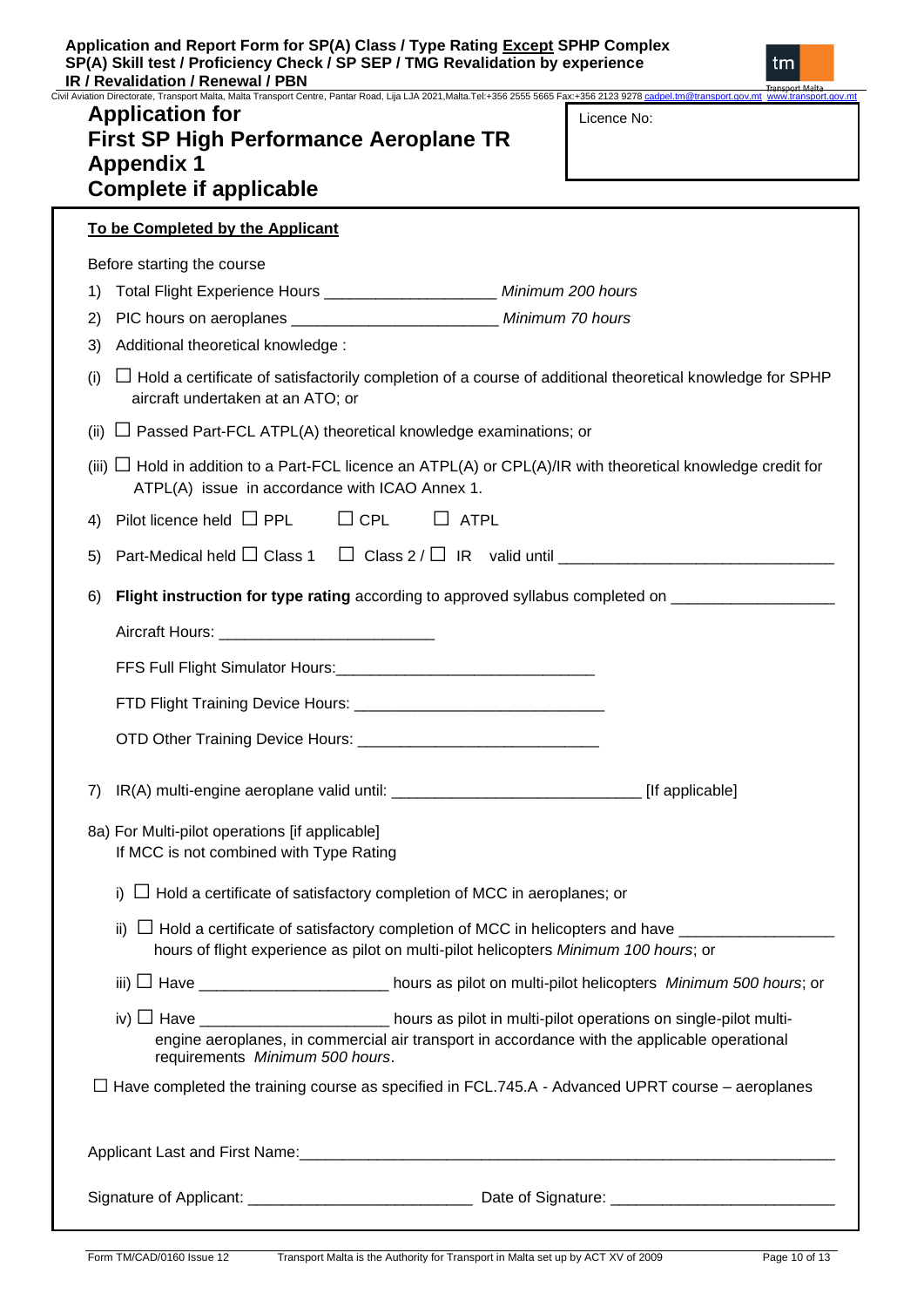Civil Aviation Directorate, Transport Malta, Malta Transport Centre, Pantar Road, Lija LJA 2021,Malta.Tel:+356 2555 5665 Fax:+356 2123 927[8 cadpel.tm@transport.gov.mt](mailto:cadpel.tm@transport.gov.mt) www.transport.gov.mt

# **Revalidation SP SEP class and TMG ratings by Experience**

Licence No:

tm

|                                      | <b>Appendix 2</b><br><b>Complete if applicable</b> |                                                                             |                                                                                                                                                                                                                                                                                                                                                                                                                                                                                                                                                                                                                                                                                                                                                                                                                                                                                                 |
|--------------------------------------|----------------------------------------------------|-----------------------------------------------------------------------------|-------------------------------------------------------------------------------------------------------------------------------------------------------------------------------------------------------------------------------------------------------------------------------------------------------------------------------------------------------------------------------------------------------------------------------------------------------------------------------------------------------------------------------------------------------------------------------------------------------------------------------------------------------------------------------------------------------------------------------------------------------------------------------------------------------------------------------------------------------------------------------------------------|
|                                      | To be Completed by the Examiner                    |                                                                             |                                                                                                                                                                                                                                                                                                                                                                                                                                                                                                                                                                                                                                                                                                                                                                                                                                                                                                 |
|                                      |                                                    |                                                                             |                                                                                                                                                                                                                                                                                                                                                                                                                                                                                                                                                                                                                                                                                                                                                                                                                                                                                                 |
|                                      | $\Box$ SP SEP(land)                                | $\Box$ SP SEP(sea)                                                          | $\Box$ TMGs                                                                                                                                                                                                                                                                                                                                                                                                                                                                                                                                                                                                                                                                                                                                                                                                                                                                                     |
|                                      |                                                    |                                                                             | I checked the applicant's logbook on _____________________(date dd/mm/yyyy) and confirm that:                                                                                                                                                                                                                                                                                                                                                                                                                                                                                                                                                                                                                                                                                                                                                                                                   |
|                                      |                                                    |                                                                             | within the 12 months preceding the expiry date of the rating, the applicant completed at least:                                                                                                                                                                                                                                                                                                                                                                                                                                                                                                                                                                                                                                                                                                                                                                                                 |
|                                      |                                                    | (a) $\Box$ 12 hours of flight time in the relevant class, including         |                                                                                                                                                                                                                                                                                                                                                                                                                                                                                                                                                                                                                                                                                                                                                                                                                                                                                                 |
|                                      | (b) $\Box$ 6 hours as PIC,                         |                                                                             |                                                                                                                                                                                                                                                                                                                                                                                                                                                                                                                                                                                                                                                                                                                                                                                                                                                                                                 |
|                                      | (c) $\Box$ 12 TO and 12 Landings, and              |                                                                             |                                                                                                                                                                                                                                                                                                                                                                                                                                                                                                                                                                                                                                                                                                                                                                                                                                                                                                 |
| (d)                                  |                                                    | instructor (CRI) on______________(date); or                                 | refresher training of at least 1 hour of total flight time with a flight instructor(FI) or a class rating                                                                                                                                                                                                                                                                                                                                                                                                                                                                                                                                                                                                                                                                                                                                                                                       |
|                                      |                                                    | other class or type of aeroplane on_______________(date).                   | passed a class or type rating proficiency check or skill test or assessment of competence in any                                                                                                                                                                                                                                                                                                                                                                                                                                                                                                                                                                                                                                                                                                                                                                                                |
|                                      |                                                    |                                                                             | I have revalidated the SP SE class rating on the applicant's licence and it is now valid until ______________<br>$\frac{1}{(2 \text{ years})}$                                                                                                                                                                                                                                                                                                                                                                                                                                                                                                                                                                                                                                                                                                                                                  |
|                                      |                                                    |                                                                             |                                                                                                                                                                                                                                                                                                                                                                                                                                                                                                                                                                                                                                                                                                                                                                                                                                                                                                 |
|                                      |                                                    |                                                                             |                                                                                                                                                                                                                                                                                                                                                                                                                                                                                                                                                                                                                                                                                                                                                                                                                                                                                                 |
|                                      |                                                    |                                                                             |                                                                                                                                                                                                                                                                                                                                                                                                                                                                                                                                                                                                                                                                                                                                                                                                                                                                                                 |
| Note:<br>$\bullet$<br>$\bullet$<br>٠ | ratings.<br>expiry date of the rating.             | This Appendix is Not applicable for SP Single Engine Turbo-prop aeroplanes. | When applicants hold both a single-engine piston aeroplane-land class rating and a TMG rating, they may<br>complete the requirements above in either class or a combination thereof, and achieve revalidation of both<br>For revalidation of single-engine turbo-prop class ratings applicants shall pass a proficiency check on the<br>relevant class in accordance with Appendix 9 of Part-FCL with an examiner, within the 3 months preceding the<br>When applicants hold both a single-engine piston aeroplane-land class rating and a single-engine piston<br>aeroplane-sea class rating, they may complete the requirements of (a) to (d) above in either class or a<br>combination thereof, and achieve the fulfilment of these requirements for both ratings. At least 1 hour of<br>required PIC time and 6 of the required 12 take-offs and landings shall be completed in each class. |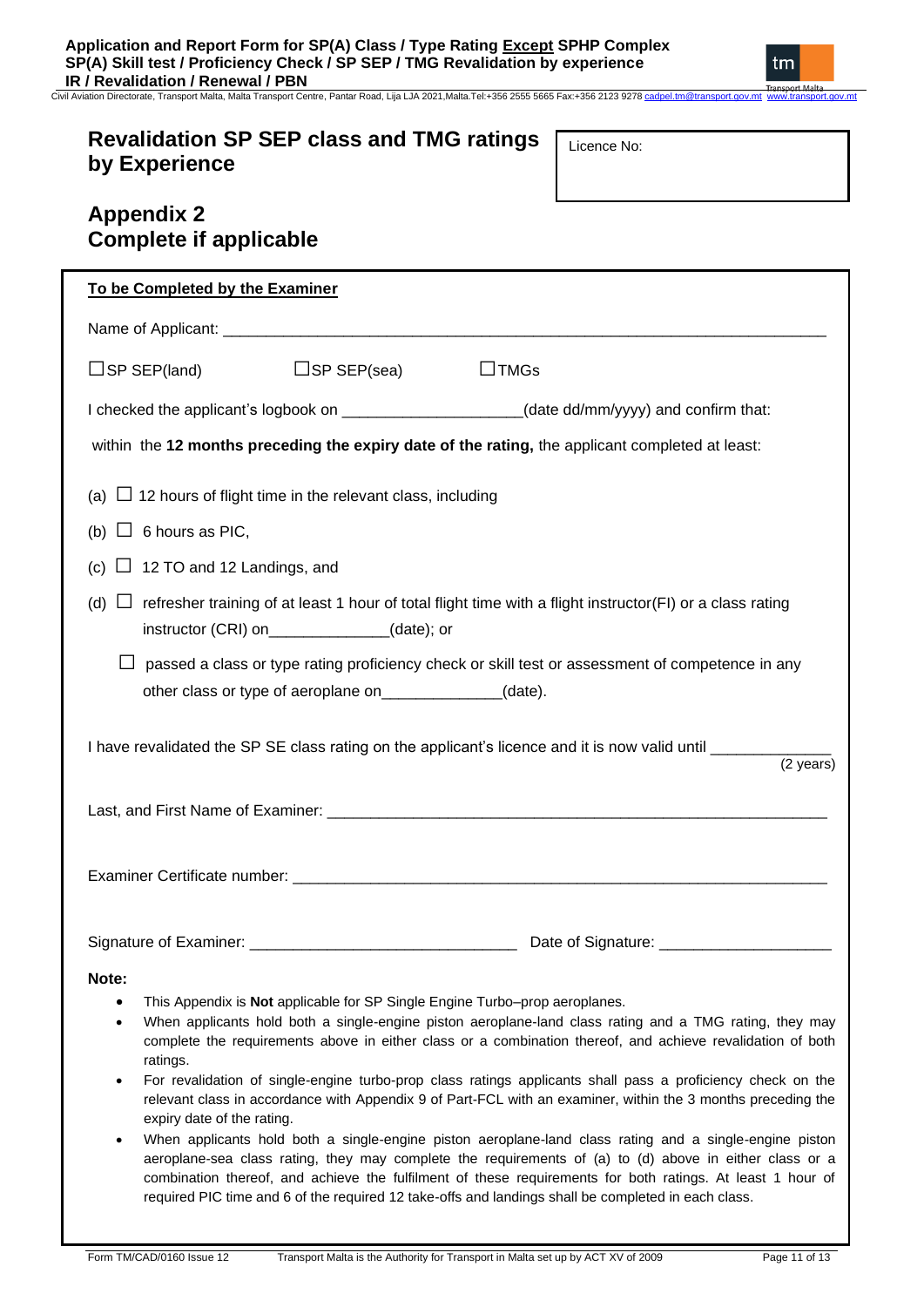Civil Aviation Directorate, Transport Malta, Malta Transport Centre, Pantar Road, Lija LJA 2021,Malta.Tel:+356 2555 5665 Fax:+356 2123 927[8 cadpel.tm@transport.gov.mt](mailto:cadpel.tm@transport.gov.mt) www.transport.gov.mt

## **Submission Instructions**

#### Send completed form to: **Personnel Licensing Section, Civil Aviation Directorate, Transport Malta, Malta Transport Centre, Pantar Road, Lija LJA 2021,Malta Office**

|    |                                                                                                                                                                                                               | אוווע                                                                                                                                                                                                                                                                                                                                                              |
|----|---------------------------------------------------------------------------------------------------------------------------------------------------------------------------------------------------------------|--------------------------------------------------------------------------------------------------------------------------------------------------------------------------------------------------------------------------------------------------------------------------------------------------------------------------------------------------------------------|
|    | Respective Addenda have to be printed and completed if necessary.                                                                                                                                             | <b>use</b><br>Only                                                                                                                                                                                                                                                                                                                                                 |
|    | <b>Documents Required:</b>                                                                                                                                                                                    |                                                                                                                                                                                                                                                                                                                                                                    |
|    | 1. A copy of the Malta ID Card (both sides) or Passport [Original has to be presented before<br>licence is collected / Not required if the applicant already holds a Malta Part-FCL licence].                 | $\bigcirc$<br>$\circled{2}$                                                                                                                                                                                                                                                                                                                                        |
|    | 2. A copy of the Part-Medical Certificate [Original has to be presented before licence is<br>collected]                                                                                                       | $\circledS$                                                                                                                                                                                                                                                                                                                                                        |
|    | 3. Log Book – All flight instruction / instrument flight instruction / instrument ground<br>instruction/ etc. must be counter-signed by the instructor / All PICUS must be signed by<br>the Pilot-in-command. | $\bigcircled{4}$                                                                                                                                                                                                                                                                                                                                                   |
|    | 4. Copy of ATO Approval Certificate where Class/Type rating instruction was given if not<br>issued by Transport Malta                                                                                         | $\circledS$                                                                                                                                                                                                                                                                                                                                                        |
|    | 5. A copy of the Course Completion Certificate for the Class and type rating [Original has to<br>be presented before licence is collected].                                                                   | $\circledS$<br>$\begin{picture}(20,20) \put(0,0){\line(1,0){10}} \put(15,0){\line(1,0){10}} \put(15,0){\line(1,0){10}} \put(15,0){\line(1,0){10}} \put(15,0){\line(1,0){10}} \put(15,0){\line(1,0){10}} \put(15,0){\line(1,0){10}} \put(15,0){\line(1,0){10}} \put(15,0){\line(1,0){10}} \put(15,0){\line(1,0){10}} \put(15,0){\line(1,0){10}} \put(15,0){\line(1$ |
| 6. | Copy of Examiner Certificate if not issued by Transport Malta                                                                                                                                                 | $\circledS$                                                                                                                                                                                                                                                                                                                                                        |
| 7. | Copy of Language Proficiency Certificate issued by Transport Malta                                                                                                                                            |                                                                                                                                                                                                                                                                                                                                                                    |
| 8. | Proof of aircraft landings where applicable for issue of the type rating                                                                                                                                      | $\circled{9}$                                                                                                                                                                                                                                                                                                                                                      |
|    | <b>For SPHP</b>                                                                                                                                                                                               | $^{\textcircled{\footnotesize{10}}}$                                                                                                                                                                                                                                                                                                                               |
|    | 9. A copy of the ATPL(A) Theoretical Knowledge Examination Results [If not issued by<br>Transport Malta original has to be presented before licence is collected.]                                            | $^{\textcircled{\footnotesize{1}}}$                                                                                                                                                                                                                                                                                                                                |
|    | 10. A copy of certificate of additional course of theoretical knowledge for SPHP aeroplanes at<br>an ATO [Original to be submitted before licence is collected]                                               | $\circled{1}$                                                                                                                                                                                                                                                                                                                                                      |
|    | 11. A copy of the ICAO licence if applicable for SPHP aircraft [Original has to be submitted<br>before licence is collected]                                                                                  | $\circled{1}$                                                                                                                                                                                                                                                                                                                                                      |
|    | 12. Proof of ICAO ATPL theory for SPHP aeroplanes if applicable                                                                                                                                               | $\circled{4}$<br>$\circled{1}$                                                                                                                                                                                                                                                                                                                                     |
|    | For MP Operations [if applicable]                                                                                                                                                                             | $\overline{\textcircled{\scriptsize{1}}}$                                                                                                                                                                                                                                                                                                                          |
|    | 13. A copy of the MCC completion certificate.                                                                                                                                                                 |                                                                                                                                                                                                                                                                                                                                                                    |
|    | 14. A copy of the ATO approval where the MCC was conducted                                                                                                                                                    |                                                                                                                                                                                                                                                                                                                                                                    |
|    | 15. Copy of simulator approval certificate                                                                                                                                                                    |                                                                                                                                                                                                                                                                                                                                                                    |
|    | 16. Copy of Course Completion Certificate for Advanced UPRT                                                                                                                                                   |                                                                                                                                                                                                                                                                                                                                                                    |

## **It is important to send all the documents to avoid a delay in the issue of the licence.**

**Fee**: The applicable fee in the Malta Air Navigation Order / Scheme of Charges on the Transport Malta website has to be submitted with the application.

Queries: If you need additional information send an email to [cadpel.tm@transport.gov.mt](mailto:cadpel.tm@transport.gov.mt)

**Designation:** Before conducting a skill tests, the applicant or ATO have to nominate an examiner in accordance to PEL Notice 49.